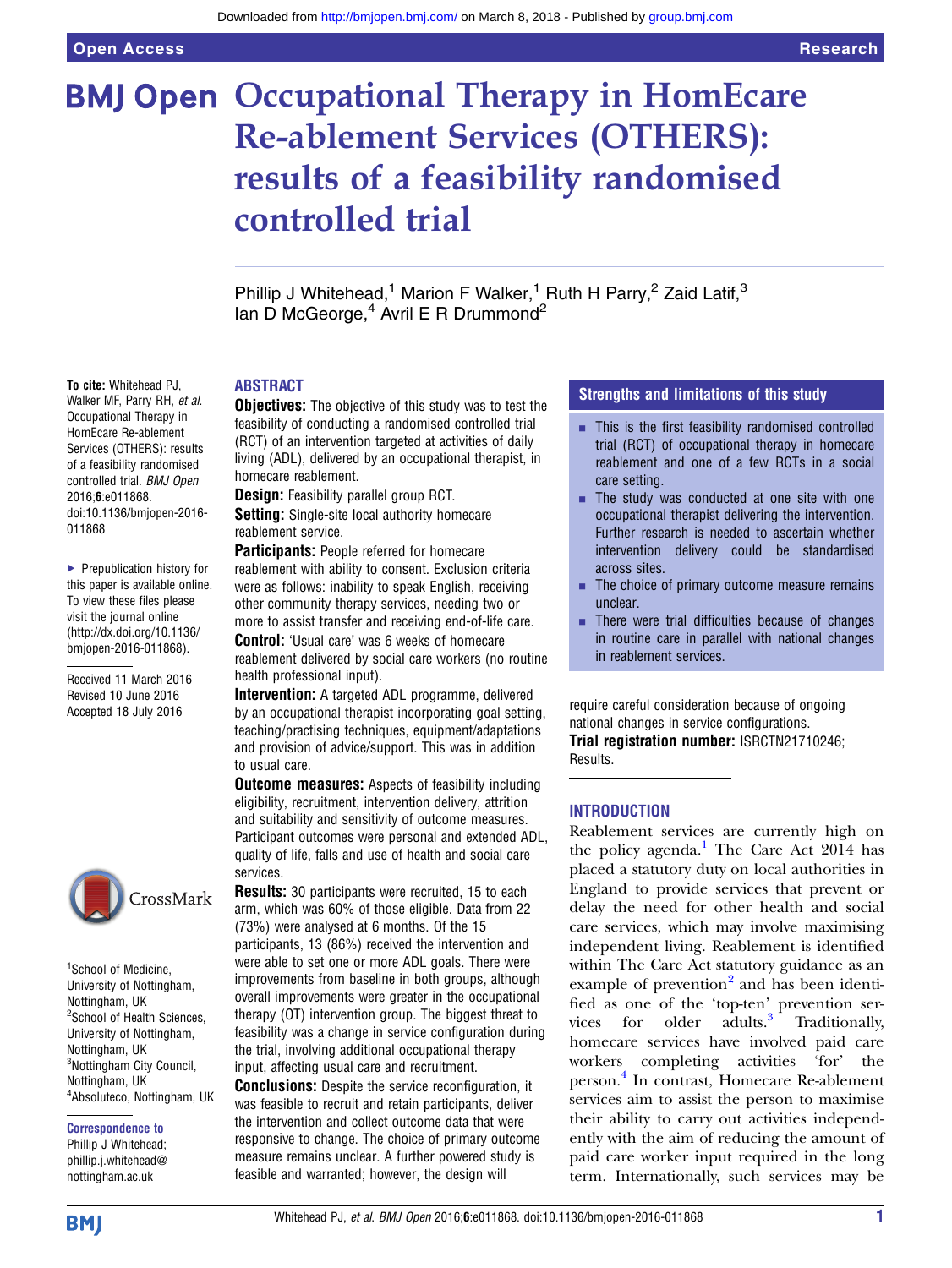referred to as 'restorative homecare'. [5 6](#page-8-0) In the UK, Homecare Re-ablement Services are usually provided for up to 6 weeks after which time an assessment is made about the person's need for ongoing homecare.<sup>[7](#page-8-0)</sup> Some services may accept referrals for people being discharged from hospital, others will accept people already living in the community and some may accept referrals from both. Although studies have suggested that there are reductions in the amount of homecare provided following reablement in comparison to traditional homecare,  $5^{5}$  $5^{5}$  7–[11](#page-8-0) there are outstanding questions about the optimum model of service delivery: one such aspect is occupational therapy provision.<sup>[12](#page-8-0)</sup>

There may be similarities between reablement and other rehabilitation services, and these terms are often used interchangeably; $^2$  $^2$  however, a feature of reablement services in the UK is that are commonly embedded within social care. The National Audit for Intermediate Care defines reablement as being predominantly delivered by social care professionals; $^{13}$  $^{13}$  $^{13}$  these are often former homecare workers who are urged to 'stand-back' and encourage the user to carry out tasks independently wherever possible.<sup>[14](#page-8-0)</sup> Homecare Re-ablement Services are different to other community rehabilitation services, such as home-based intermediate care, which tend to have higher staffing ratios of health professionals including nurses and therapists. $13$  However, as reablement services have become more widely implemented, there has been an apparent increase in therapy input, notably an increase in those that are therapy-led from 9% in 2013 to  $32\%$  in 2014.<sup>[15](#page-8-0)</sup> Occupational therapists are argued to have a particularly important role to play in delivering successful reablement outcomes $^{16}$  as services aim to support individuals to manage daily living tasks independently; this is a core aspect of occupational therapy practice.[17](#page-8-0) Furthermore, occupational therapists are the only allied health profession to be employed within social care services in significant numbers $^{18}$  and thus are already working as social care professionals.

There are several ways in which occupational therapists might be involved in Homecare Re-ablement Services, including providing training to reablement workers, carrying out reviews of user progress, becoming involved in particular cases in an advisory capacity or working as core team members.<sup>[19](#page-8-0)</sup> The latter often involves working directly with service users delivering case-by-case programmes based on collaborative goal setting. Anecdotally, it is known that there are widespread differences between local authorities in terms of the type and extent of occupational therapy input into homecare reablement services. A systematic review of interventions to reduce dependency in activities of daily living (ADL) in homecare services was carried out as a precursor to this study. $20$  The review reported that occupational therapists were involved in 7 of the 13 of the included interventions, with the type of input varying. The majority of interventions showed small (but not statistically significant) improvements in ADL ability;

however, it was not possible to determine whether those interventions involving occupational therapists led to better outcomes than those not involving them.

The Social Care Institute for Excellence stated that comparing "the effectiveness and cost-effectiveness of [re-ablement] services that employ occupational therapists as core team members with those that do not" was an important priority for further research. $19$  Thus, the aim of this study was to ascertain the feasibility of conducting a definitive, appropriately powered randomised controlled trial (RCT) of an occupational therapydelivered intervention targeting ADL for people using homecare reablement services.

#### **METHOD**

#### **Design**

Single-centre feasibility RCT. Participants were individually randomised to parallel groups at a ratio of 1:1 intervention to control. The trial was registered on the current controlled trials register, ISRCTN21710246. The protocol was published prospectively.<sup>[21](#page-8-0)</sup>

#### **Setting**

The setting was a local authority homecare reablement service in England. The service accepted referrals from any adult aged over 18 years, with a need for homecare support with the exception of those with a diagnosis of dementia who already had a specialist dementia homecare service within the area. The service accepted referrals for people being discharged from hospital and those who were living within the community. People leaving hospital with new or increased difficulties with ADL would be particularly likely to be referred to the service. It was divided into six geographical subteams and the RCT recruited from three of the subteams, which did not have routine input from an occupational therapist at the time.

#### **Participants**

All users of the service within the selected subteams were screened for eligibility. Inclusion criterion was the ability to provide informed written consent. Exclusion criteria were inability to speak English, on an end-of-life care pathway, requiring assistance from two or more to transfer or receiving input from a community rehabilitation team.

#### **Control**

Those randomised to the control group received usual routine care provided by the homecare reablement service: a period of homecare reablement provided by reablement workers (social care workers) under the direction of a reablement care team leader (social care team manager), with a maximum target of 6-week duration. However, participants could remain in the service longer, particularly if they needed an ongoing care package and there were delays in providing this. The control group did not receive any routine input from qualified health professionals. Participants received visits from social care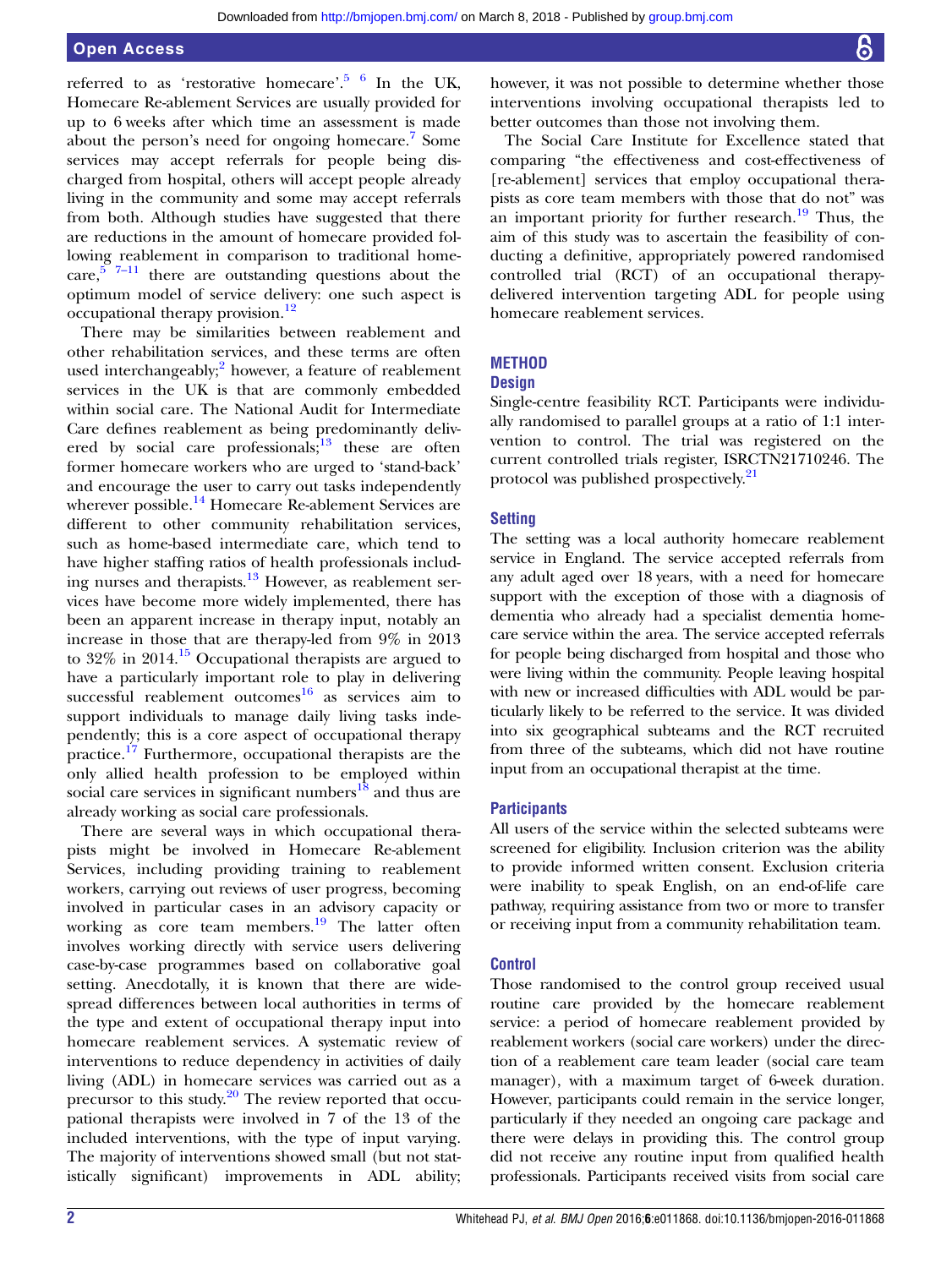workers to assist them with daily living tasks, and there was an intention to reduce the amount of assistance over the 6 weeks wherever possible. If participants in the control group were identified as requiring specific occupational therapy input, they were referred to the mainstream community occupational therapy team (waiting time exceeding the 6-week reablement period). Referrals to occupational therapy were not made routinely.

## Intervention

Those randomised to the intervention group received all routine homecare reablement services and, in addition, received an enhanced programme targeted at ADL, delivered by an occupational therapist in their home. The aim of the enhanced programme was to maximise independence in ADL activities including, but not limited to, washing, dressing, bathing and showering, feeding, indoor mobility, transfers, stair mobility, toileting, meal preparation and kitchen activities, outdoor mobility and community access. The programme was agreed with the participant and individually tailored to their needs. It included the following: goal setting using the TARGET; $^{22}$  practising activities, and/or a graded process of re-learning and building the skills to manage ADL independently; equipment provision and environmental or activity modification; and case management involving advice to the person and their support network. Weekly reviews were completed by the occupational therapist alongside liaison with other members of the team and other services as appropriate.

The intervention was based on occupational therapy principles and practices and the occupational therapy process,  $23 \frac{23}{4}$  the findings of a systematic review<sup>20</sup> and interviews which were carried out with occupational therapists and reablement service users prior to this study. It was delivered by one occupational therapist (PW) who combined medical knowledge of prognosis with assessment of functional ability in order to select an appropriate approach for the reablement episode (eg, a compensatory or a biomechanical approach). Provision of community equipment and/or minor adaptations (such as grab rails, half-steps or threshold removal or replacements) formed a core component and were prescribed by the occupational therapist and provided by the Community Equipment Service for the local area. These were usually delivered within 1 week of prescription and were in the participant's home before the reablement service ended. The occupational therapy programme continued for the duration of the reablement episode and ceased when the participant was discharged from the reablement service. The aim of the programme was to use the occupational therapist's core skills in activity analysis and ADL in order to maximise independence in ADL where possible.

#### **Outcomes**

The primary outcome was a composite measure to determine the feasibility of conducting an appropriately

powered trial. The composite measure included an assessment of recruitment, retention and the viability of delivering the intervention. Key aspects to be addressed were as follows: whether the eligibility criteria were realistic, whether service users were willing to be randomised, the dropout rate, the content and scheduling of the occupational therapy treatment visits, the most suitable primary outcome measure for the definitive trial and the feasibility of the cost and resource use data collection. These data were collected from the screening and recruitment log, the intervention log and analysis of the completeness of the participant outcome data.

The participant outcomes to be assessed were as follows: personal and extended ADL, health-related and social care-related quality of life at 2 weeks, 3 months and 6 months post reablement. The measures were Barthel Index  $(BI)$ ,<sup>[25](#page-8-0)</sup> Nottingham Extended Activities of Daily Living  $(NEADL)$ ,  $^{26}$  $^{26}$  $^{26}$  Short-Form 36 (SF-36) Physical Component Summary (PCS) and Mental Component Summary (MCS),<sup>[27](#page-8-0)</sup> Adult Social Care Outcomes Toolkit  $(ASCOT),<sup>28</sup> EuroQol EQ-5D-3L.<sup>29</sup> As this study was based$ within social care services, measures of health-related and social care-related quality of life were included. The ASCOT is designed to capture the effects of social care interventions including domains such as personal cleanliness, comfort, safety, control and dignity.<sup>28</sup> It also incorporates questions about the feelings associated with having assistance with particular activities, which is different to health-related quality of life constructs. Information was also collected on the number of homecare hours, falls, admissions (to acute and residential services) and use of health and community services.

The initial intention was to also include a measure of carer strain as detailed in the protocol. $21$  However, this would have required an additional consent process for carer participants and would have had to be collected separately to the service user data. It was therefore decided for pragmatic reasons to focus on collecting data on service user participants and on the feasibility of the intervention; thus, carers were not recruited.

#### Randomisation and blinding

Participants were enrolled into the study by PW. Baseline assessments were completed prior to randomisation. Participants were randomised using web-based software developed by Nottingham Clinical Trials Unit (NCTU), which was administered by PW. Participants were individually randomised in random varying block sizes at a ratio of 1:1 (intervention to control). Only the NCTU had access to the allocation sequence. It was not possible to blind participants or staff due to the nature of the intervention. Outcome data were collected face to face by an assessor who was blind to treatment allocation and administered the questionnaires in the participant's home. Data were entered into a database by the same assessor. Baseline and outcome assessors received training in administering the measures.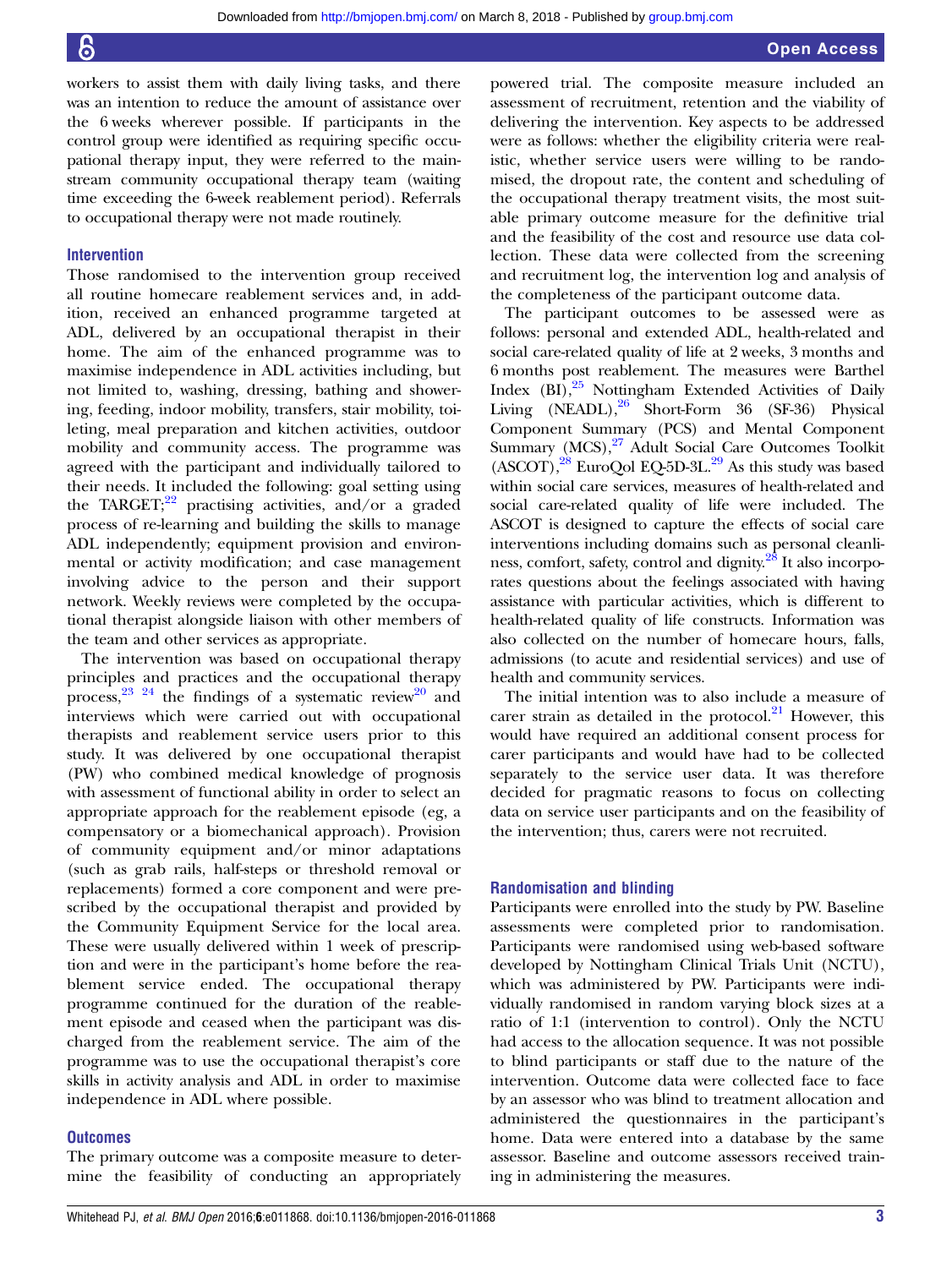#### Sample size and analyses

As a feasibility study, no formal sample size calculation was required. The aim was to recruit ∼50 participants in order to inform a sample size calculation for a definitive RCT. Descriptive statistics were used for the feasibility and participant outcomes. The data for some measures were not normally distributed; thus, measures are presented using medians and interquartile ranges and change from baseline calculations. Between-group differences and their CIs were calculated, in order to assess the suitability and sensitivity of outcome measures and to estimate the treatment effects for evaluation in a powered study. p Values were not presented as this is not appropriate for feasibility studies.

#### RESULTS

#### Recruitment, participant flow and service change

The trial opened for recruitment on 1 April 2014 and closed on 30 November 2014. The final follow-up visit was completed on 21 July 2015. Recruitment was based within three geographical subteams which varied over the course of the study due to operational issues within the service. An unanticipated issue which affected the recruitment rate was the introduction of new occupational therapists into the reablement service during the course of the study. Midway through the trial recruitment period, additional occupational therapists were employed to work within the service. However, the new occupational therapists had insufficient capacity to work with every service user and were allocated to particular geographical subteams within the authority. Therefore, the study continued within two geographical subteams where the additional occupational therapists were not employed (this was later reduced to one).

[Figure 1](#page-4-0) shows the recruitment figures and the flow of participants through the study. In total, 106 people were screened for eligibility. Of them, 30 were excluded because they did not meet the criteria, and 26 could not be approached for other reasons. The principal reason for exclusion was being in receipt of other community rehabilitation services (eg, the community stroke team)  $(n=14)$  and being unable to consent  $(n=10)$ . A total of 50 people met the criteria and were approached; of them, 30 provided informed consent and were randomised, 15 to each arm. [Figure 1](#page-4-0) also shows attrition: 26 participants were followed up at 2 weeks, 23 at 3 months and 22 at 6 months. The main reason for attrition was death; six participants died. Of these, in the occupational therapy intervention group, two participants were admitted to hospital within a week of randomisation; both subsequently died in hospital and did not receive any intervention.

#### Baseline data

The demographic characteristics and medical details of the participants are shown in [table 1.](#page-5-0) The mean age reflects that, although the service was available to all adults of all ages, users of the service were predominantly older adults. There was a preponderance of men

in the control group compared to the occupational therapy (OT) intervention group. There were also more people with primary medical category as 'neurological conditions' in the control group compared with 'musculoskeletal conditions' in the OT intervention group. These were broad categories which the local authority used; however, they are not mutually exclusive, and most participants had multiple morbidities. The groups were well matched on other variables. [Table 2](#page-5-0) shows the details of the baseline measures. The median in the OT intervention group was lower on all baseline measures than the control group. The exception was the minimental state examination (MMSE), which is used as a baseline descriptor only.

#### Participant outcomes

The medians on all measures increased from baseline at all time points in the OT intervention group, compared to 9/18 in the control group. However, it is important to note that the groups were different at baseline, both in relation to their scores on the measures and the preponderance of men in the control group. Change from baseline scores were therefore calculated for each outcome, and a linear regression was carried out in order to adjust for the between-group difference in gender and provide the most accurate estimation of the treatment effect for detection in a powered study. The adjusted results are presented in [table 3.](#page-6-0) The direction of the change favours the OT intervention group in 15/18 measures and time points; however, CIs were wide reflecting the small sample size. Positive trends were particularly evident for social care-related quality of life and mental well-being, which were consistent across all time points. Data on selfreported falls are presented in [table 4;](#page-6-0) there were fewer falls in the OT intervention group in terms of the number of participants who reported a fall and the mean number of falls reported.

#### Service use outcomes

[Table 5](#page-7-0) shows the information collected on the use of health and social care services during follow-up (resource use), presented as the number of participants who used each service during the time period. This refers to the use of services after the reablement service had ended. Information was also collected on the amount of time used per service, for the purposes of calculation of resource use. It was possible to collect this information, but as the numbers were small, these data are not presented here.

#### Feasibility outcomes

#### Eligibility, recruitment and attrition

Just under half of those assessed met the eligibility criteria (50/106). Although the original recruitment target of 50 was not met, the consent rate was 60% of those eligible. The addition of the new occupational therapists was a potential threat to feasibility insofar as it threatened the control group which did not have routine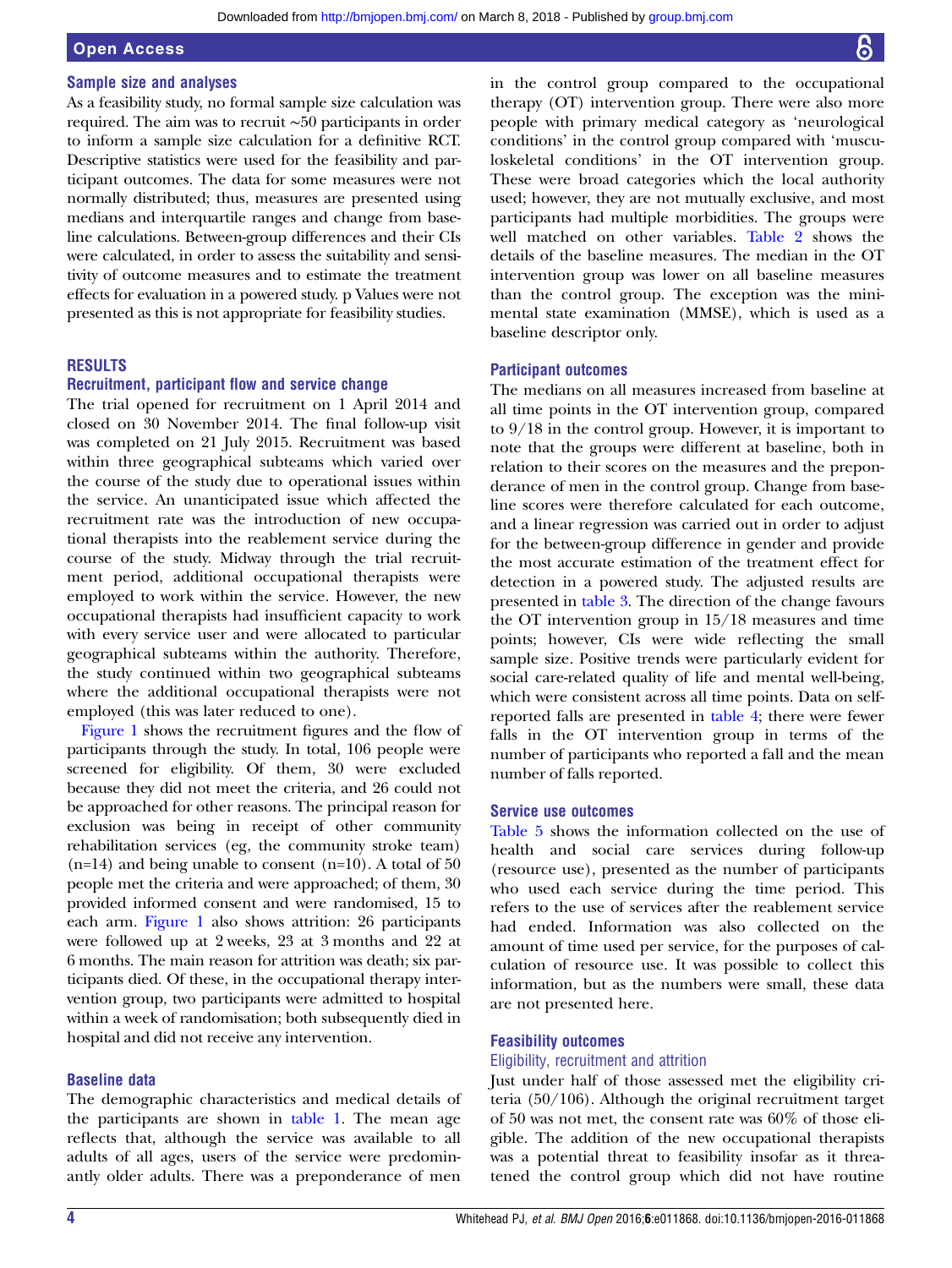<span id="page-4-0"></span>







occupational therapy input and meant that recruitment had to be curtailed, which meant that fewer users could be screened for eligibility. This meant that the recruitment target of 50 was not reached. However, once recruited, participants were willing to remain in the study, and 92% of surviving participants were followed up at the final time point.

#### Suitability of outcome measures

All of the outcome measures showed a change from baseline to 2 weeks in the sample as a whole indicating that these were responsive to change in this group of people. Therefore, the measures appeared appropriate and relevant to the study population. Furthermore, there were some differences between the groups, particularly at the

2-week follow-up, which suggests that these measures have the potential to show a difference between groups, if such a difference exists. With regard to completeness of data collection, 98% of the measures were completed in full, meaning that missing data were minimal and within acceptable limits. However, at the 2-week follow-up, four participants had reached the 'ceiling' maximum score of 20 on the BI, indicating that they were fully independent with those ADL. This meant that they had no further potential for improvement on this measure.

## Content, scheduling and acceptability of the occupational therapy intervention

On the whole, it was possible to schedule treatment visits and deliver the intervention in a way that was consistent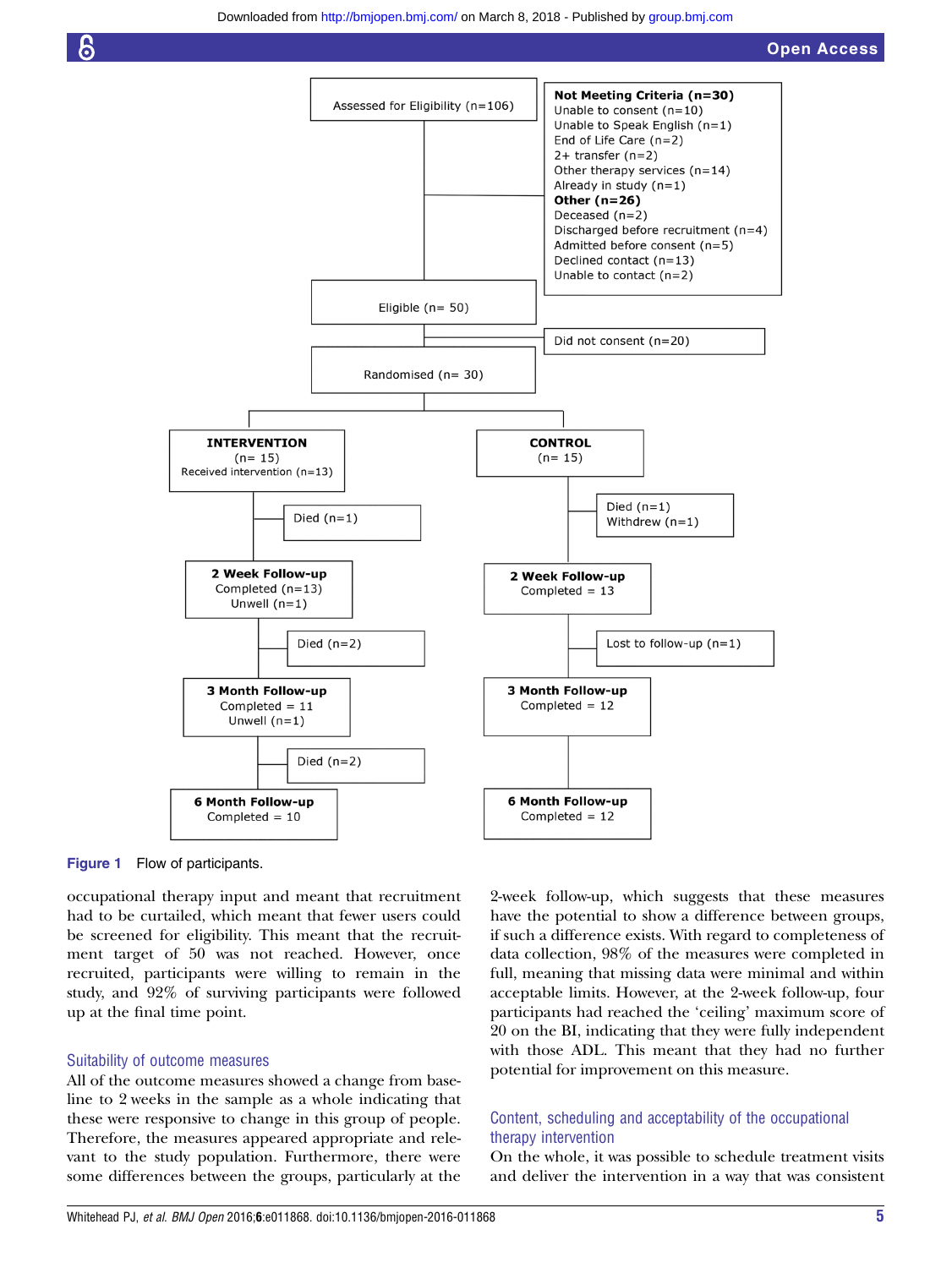<span id="page-5-0"></span>

| Participant demographic and medical details<br>Table 1 |                             |                     |
|--------------------------------------------------------|-----------------------------|---------------------|
|                                                        | OT intervention<br>$(n=15)$ | Control<br>$(n=15)$ |
| Gender                                                 |                             |                     |
| Male                                                   | 4(27%)                      | 9(60%)              |
| Age                                                    |                             |                     |
| Mean (SD)                                              | 82.93 (9.02)                | 81.93 (12.96)       |
| Lives alone                                            |                             |                     |
| Yes                                                    | 9(60%)                      | 11 (73%)            |
| Ethnicity                                              |                             |                     |
| <b>White British</b>                                   | 12 (80%)                    | 14 (93%)            |
| Other                                                  | 3(20%)                      | 1(7%)               |
| Property ownership                                     |                             |                     |
| Owner occupier                                         | 10 (66%)                    | 12(80%)             |
| Local authority                                        | 3(20%)                      | 2(13%)              |
| Housing association                                    | 1(7%)                       | 1(7%)               |
| Privately rented                                       | 1(7%)                       | $0(0\%)$            |
| <b>Employment status</b>                               |                             |                     |
| <b>Retired</b>                                         | 15 (100%)                   | 13 (87%)            |
| Unemployed                                             | $0(0\%)$                    | 2(13%)              |
| Hospital/community referral                            |                             |                     |
| Hospital                                               | 12 (80%)                    | 10 (67%)            |
| Community                                              | 3(20%)                      | 5 (33%)             |
| Informal carer                                         |                             |                     |
| No                                                     | 4 (27%)                     | 5(33%)              |
| <b>Within household</b>                                | 6(40%)                      | 4 (27%)             |
| <b>External to household</b>                           | 5(33%)                      | 6(40%)              |
| Primary medical category                               |                             |                     |
| Neurological                                           | $0(0\%)$                    | 5(33%)              |
| Musculoskeletal                                        | 11 (73%)                    | 5(33%)              |
| <b>Frailty</b>                                         | 1(7%)                       | 3(20%)              |
| <b>Mental health</b>                                   | $0(0\%)$                    | 2(14%)              |
| Other                                                  | 3(20%)                      | $0(0\%)$            |

with the protocol. The median length of the reablement episode, and therefore the intervention, was 56 days, range 20–126 days. Thus, the reablement episode often lasted longer than the 6-week target; this was primarily due to delays in handing over an ongoing care package to a care agency. The median number of occupational therapy visits per participant was 5, range 2–13. The median occupational therapy visit length was 45 min, range 15–90 min. Overall, each participant received an average of 10 hours of occupational therapy time: 4 hours of direct contact, 3 hours of administration and liaison, and 3 hours of travel time. A total of 28 goals were set for the 13 participants who received the intervention, median 2, range 1–4. All participants were able to set one or more ADL-related goals. The most common areas for goals were bathing/showering (n=8), kitchen activities (n=6), strip washing (n=4) and outdoor mobility (n=3). The occupational therapist's time spent on the particular components of the intervention was recorded on an electronic pro-forma after each visit. The majority of time was spent on assessment (29%), followed by case management and advice and support (24%), practising activities (19%), goal reviewing (12%), teaching techniques  $(11\%)$  and goal setting  $(5\%)$ .

| Participant baseline measures<br>Table 2                                                                                                                                                                                                                                                                                                                                                                                                                                                                                                                                                                                                                                                             |                                                                                                                                      |                                                                                                                                    |
|------------------------------------------------------------------------------------------------------------------------------------------------------------------------------------------------------------------------------------------------------------------------------------------------------------------------------------------------------------------------------------------------------------------------------------------------------------------------------------------------------------------------------------------------------------------------------------------------------------------------------------------------------------------------------------------------------|--------------------------------------------------------------------------------------------------------------------------------------|------------------------------------------------------------------------------------------------------------------------------------|
| <b>Measure</b>                                                                                                                                                                                                                                                                                                                                                                                                                                                                                                                                                                                                                                                                                       | OT intervention<br>median (IQR) (n=15)                                                                                               | <b>Control median</b><br>$( IQR) (n=15)$                                                                                           |
| BI<br><b>NFADL</b><br>EQ5D<br><b>ASCOT</b><br>SF-36 PCS<br>SF-36 MCS<br>MMSE*                                                                                                                                                                                                                                                                                                                                                                                                                                                                                                                                                                                                                        | $16(14-17)$<br>19 (12-28)<br>$0.27(0.08 - 0.59)$<br>$0.72(0.55 - 0.84)$<br>27.01 (20.28-33.02)<br>48.50 (33.98-54.03)<br>$27(24-28)$ | $17(16-18)$<br>20 (16-28)<br>$0.59(0.08 - 0.64)$<br>$0.77(0.56 - 0.84)$<br>29.33 (20.4-39)<br>52.36 (45.23-55.26)<br>$26(23 - 28)$ |
| For all measures higher scores indicate better outcomes.<br>BI, Barthel index, scale: 0-20; NEADL, Nottingham Extended<br>Activities of Daily Living, scale: 0-66; EQ5D, EQ-5D-3L, scale:<br>-0.11 to 1; ASCOT, Adult Social Care Outcomes Toolkit, scale:<br>0-1; SF-36 PCS, Short-Form 36 Physical Component Summary,<br>scale: 0-100; SF-36 MCS, Short-Form 36 Mental Component<br>Summary, scale: 0-100; MMSE, mini-mental state examination,<br>scale: 0-30.<br>*MMSE was completed with 14 intervention participants and 13<br>control participants. One declined to complete it, one could not<br>complete in the allocated time and one was unable due to speech<br>and language impairment. |                                                                                                                                      |                                                                                                                                    |

Acceptability was evaluated using a questionnaire which was sent to all participants in the intervention group and semistructured interviews with five participants in the intervention group. The questionnaire and interviews revealed a high level of satisfaction with the intervention, and participants reported that they believed the intervention helped them to increase their ability to manage ADL.

#### Feasibility of the cost and resource use data collection

It was possible to collect the required data on the time and costs of delivering the intervention. This was recorded on a visit pro-forma which was completed electronically after each treatment visit to participants in the intervention group. Participants were also able to report whether or not they had used health and community services; however, there was some missing data (8%) for the duration of contact with health professionals and services, suggesting that participants were not always able to reliably recall this information.

#### **DISCUSSION**

It was feasible to conduct an RCT of this intervention in this setting. However, there were aspects that worked well and those that were problematic. The main problem was that the recruitment target was not reached principally due to a change in 'usual care' at the trial site, which involved the addition of new occupational therapists into the service. This is consistent with the national picture and the trend for increased numbers of therapists in reablement services.<sup>[15](#page-8-0)</sup> Nevertheless, the eligibility and consent rates were appropriate and were comparable with other rehabilitation trials that were conducted as pilot studies and developed to be funded as full RCTs (eg, the occupational therapy in care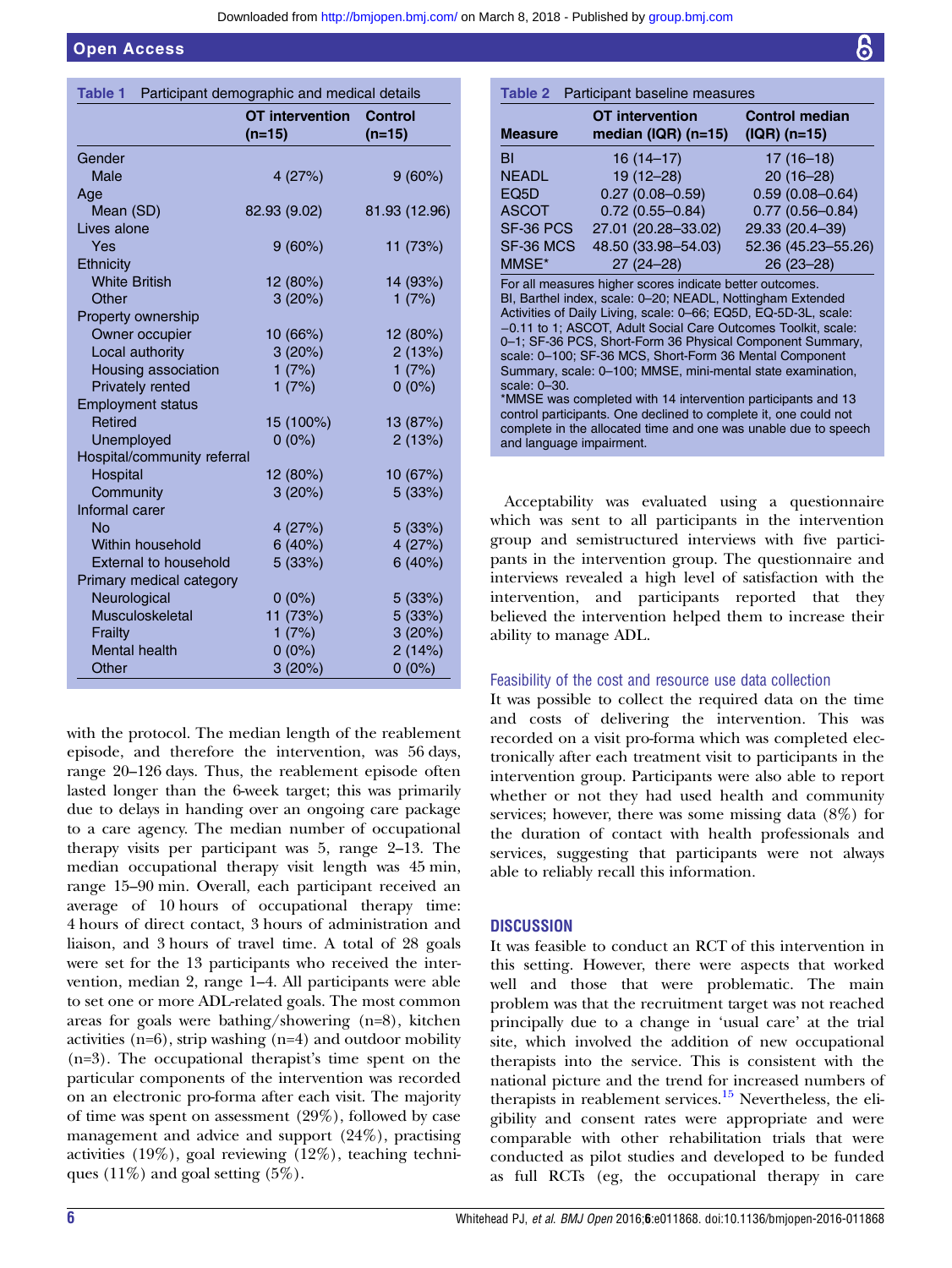<span id="page-6-0"></span>

|                   |                  | Change from baseline OT-control (SE) 95% CI |                   |  |  |
|-------------------|------------------|---------------------------------------------|-------------------|--|--|
| <b>Measure</b>    | 2 weeks          | 3 months                                    | 6 months          |  |  |
|                   | $(n=26)$         | $(n=23)$                                    | $(n=22)$          |  |  |
| <b>BI</b>         | 0.7(1.08)        | $-0.13(1.33)$                               | 0.28(1.12)        |  |  |
|                   | $-1.52$ to 2.93  | $-2.91$ to 2.65                             | $-2.06$ to 2.61   |  |  |
| <b>NEADL</b>      | $-2.43(4.59)$    | 3.72(4.58)                                  | 1.58(5.28)        |  |  |
|                   | $-11.92$ to 7.07 | $-5.83$ to 13.27                            | $-9.47$ to 12.64  |  |  |
| EQ <sub>5</sub> D | 0.06(0.17)       | $-0.03(0.15)$                               | 0.23(0.22)        |  |  |
|                   | $-0.30$ to 0.42  | $-0.35$ to 0.28                             | $-0.23$ to 0.69   |  |  |
| <b>ASCOT</b>      | 0.07(0.08)       | 0.06(0.11)                                  | 0.04(0.10)        |  |  |
|                   | $-0.09$ to 0.23  | $-0.18$ to 0.30                             | $-0.17$ to 0.25   |  |  |
| SF-36 PCS         | 3.63(3.38)       | 1.52(4.75)                                  | 0.09(5.33)        |  |  |
|                   | $-3.36$ to 10.64 | $-8.43$ to 11.47                            | $-11.06$ to 11.24 |  |  |
| SF-36 MCS         | 6.60(4.53)       | 7.84(3.17)                                  | 3.39(4.90)        |  |  |
|                   | $-2.80$ to 16.00 | 1.17 to 14.51 <sup>*</sup>                  | $-6.88$ to 13.66  |  |  |

BI, Barthel index, scale: 0–20; NEADL, Nottingham Extended Activities of Daily Living, scale: 0–66; EQ5D, EQ-5D-3L, scale: -0.11 to 1 ASCOT, Adult Social Care Outcomes Toolkit, scale: 0–1; SF-36 PCS, Short-Form 36 Physical Component Summary, scale: 0–100; SF-36 MCS, Short-Form 36 Mental Component Summary, scale: 0–100; MMSE, mini-mental state examination, scale: 0–30. \*One outlier was removed from the analysis of the MCS at 3 months who had an extreme change score of −35.81, which caused a skew of the data.

homes study<sup>30 31</sup>). Furthermore, participant attrition, for reasons other than death, was extremely low. Overall, it was possible to recruit participants, deliver the intervention as planned, retain participants in the study and collect complete outcome, cost and resource use data.

The principal strength of this study is that it was the first to use a randomised method to evaluate a component of homecare reablement in the UK. There have been few RCTs within UK social care settings to date,  $32$ and this study demonstrates the potential for further RCTs in this area. It has also generated data to inform a further RCT of occupational therapy in reablement. However, the study was conducted at a single site, involving only one occupational therapist delivering the intervention, and therefore the findings should not necessarily be considered generalisable to other local authority settings, although there is no obvious reason why they would not be.

As the first feasibility RCT of occupational therapy in reablement, there are no directly relevant studies for comparison. The findings are not definitive and should be interpreted cautiously by clinicians and policymakers. However, the favourable trends for the OT group are consistent with the findings from a systematic review which was completed as a precursor to this study, which showed small, non-statistically significant trends towards

improvements personal ADL ability following interventions in homecare, including those involving occupational therapists. $20$  Furthermore, systematic reviews of occupational therapy interventions in other contexts have shown improvements in ability to manage ADL, for example for older adults in the community  $\frac{33}{33}$  $\frac{33}{33}$  $\frac{33}{33}$  and after stroke. $34 \frac{35}{11}$  It is also important to note that the control group also showed improvement from baseline on several measures, although to a lesser degree than in the OT intervention group overall. Such change is consistent with similar studies showing improvements following reablement as an alternative to traditional homecare, although this change may also be due to natural recovery. Nevertheless, there is still an outstanding and important question in relation to the success of different models of reablement, including directly delivered occupational therapy interventions, and further research is required.

The main implication from this study is that a further powered trial would be feasible. However, proceeding with an RCT analogous with the design of this study would be subject to two important caveats:

1. To identify a sufficient number and range of sites providing reablement *without* routine occupational therapy input in order to establish a control group comparator. However, this may be problematic given

| Number of reported participant falls<br>Table 4                |         |            |            |                 |
|----------------------------------------------------------------|---------|------------|------------|-----------------|
|                                                                | Group   | 2 Weeks    | 3 Months   | <b>6 Months</b> |
| Participants with one or more falls                            | OТ      | 2/13(15%)  | 2/11(18%)  | 2/10(20%)       |
|                                                                | Control | 4/13(31%)  | 3/12(25%)  | 6/12(50%)       |
| Number of falls per participant (with a fall), mean (SD)       | OT      | 1(0)       | 1(0)       | 1(0)            |
|                                                                | Control | 2.75(1.70) | 1.67(1.15) | 1.5(1.22)       |
| Data show the falls reported during each separate time period. |         |            |            |                 |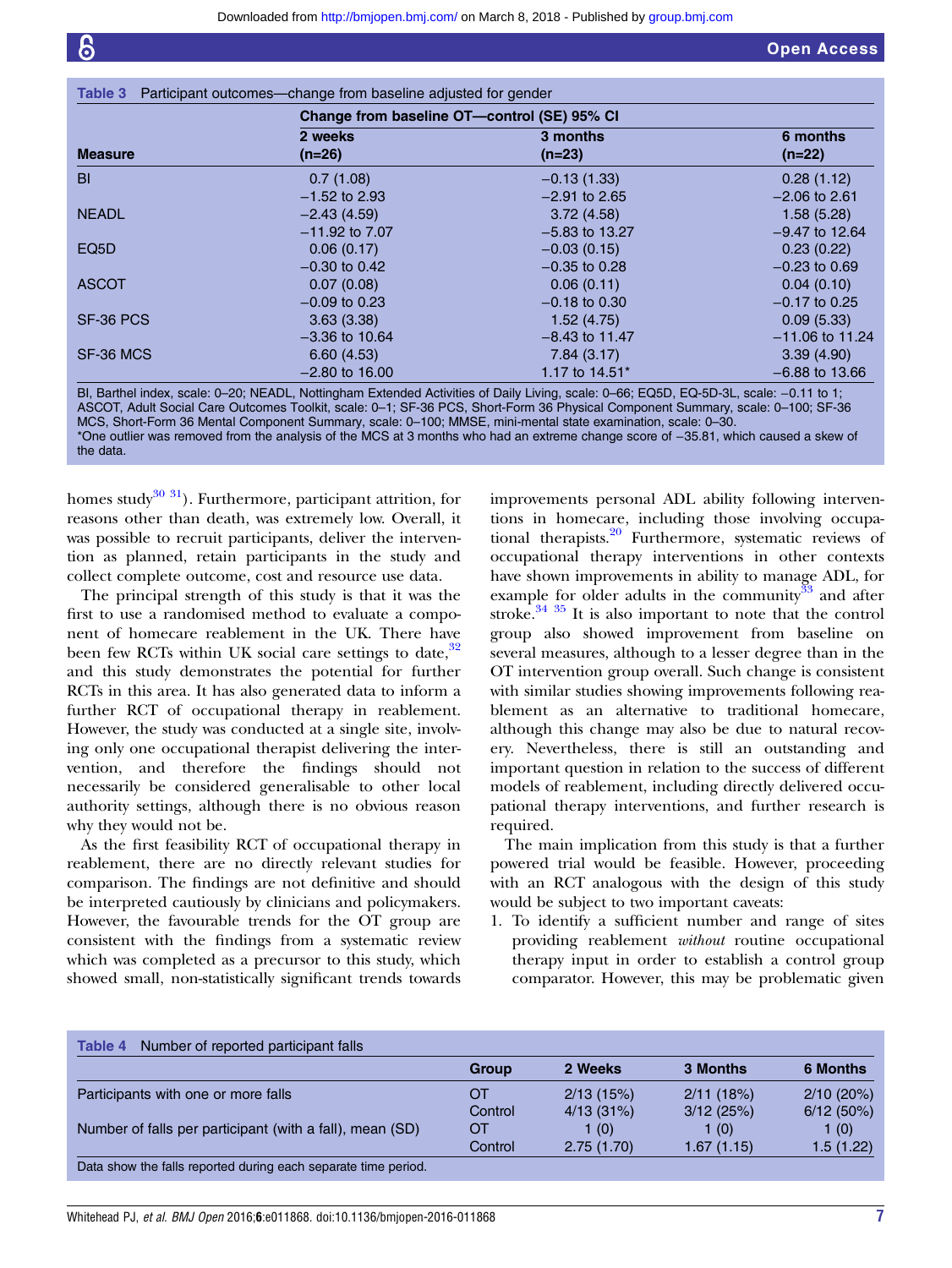<span id="page-7-0"></span>

| <b>Outcome</b>                                | Group   | 2 Weeks   | 3 Months  | <b>6 Months</b> |
|-----------------------------------------------|---------|-----------|-----------|-----------------|
| Participants with homecare package*           | ОT      | 6/13(46%) | 2/11(18%) | 6/10(60%)       |
|                                               | Control | 8/13(62%) | 6/12(50%) | 6/12(50%)       |
| Hospital admission                            | ОT      | 1/13(8%)  | 3/11(27%) | 4/10(40%)       |
|                                               | Control | 0/13(0%)  | 2/12(17%) | 2/12(17%)       |
| Residential/nursing admission                 | OT      | 0/13(0%)  | 1/11(9%)  | $0/10(0\%)$     |
|                                               | Control | 1/13(8%)  | 0/12(0%)  | 0/12(0%)        |
| Outpatient health services (including GP)+    | OT      | 4/13(31%) | 6/11(55%) | 6/10(60%)       |
|                                               | Control | 7/13(54%) | 6/12(50%) | 12/12 (100%)    |
| Occupational therapist                        | ОT      | 0/13(0%)  | 0/11(0%)  | $0/10(0\%)$     |
|                                               | Control | 1/13(8%)  | 2/12(17%) | 2/12(17%)       |
| Health professional at home (other than OT) ± | ОT      | 8/13(62%) | 7/11(64%) | 6/10(60%)       |
|                                               | Control | 5/13(38%) | 9/12(75%) | 6/12(50%)       |
| Meals at home                                 | ОT      | 0/13(0%)  | 0/11(0%)  | $1/10(10\%)$    |
|                                               | Control | 2/13(15%) | 2/12(17%) | 3/12(25%)       |
| Day centres                                   | ОT      | 1/13(8%)  | 0/11(0%)  | $1/10(10\%)$    |
|                                               | Control | 0/13(0%)  | 1/12(8%)  | 1/12(8%)        |

\*One or more visit per week from a paid care worker to assist with an activity of daily living within the home environment.

†Any visit to a health professional or health service that did not involve an admission or overnight stay.

‡This included any health professional (eg, physiotherapist, nurse, chiropodist) visiting the person in their own home.

§An organised centre where people attend to meet others, socialise and take part in activities.

the changing local authority landscape. Alternatively, other designs could be considered, such as standard care involving occupational therapists working in other models of service delivery<sup>[19](#page-8-0)</sup> in comparison to the enhanced programme described here. However, a clear picture of the nature and extent of occupational therapy input into these services would be needed.

2. The main focus of the intervention was ADL within the home; thus, we suggest that a measure of personal ADL is the most appropriate primary outcome. Although we used the BI, 4 participants scored the maximum of 20 at the 2-week follow-up, meaning that they reached the 'ceiling' of the scale; this effect is well documented in the literature.<sup>[36](#page-8-0)</sup> There is therefore scope for further research to identify or develop a more suitable outcome measure for use in homecare reablement. The National Audit for Intermediate Care has also previously reported 'much debate' when agreeing which outcome measure to use for home-based intermediate care and reablement services. $15$  While quality of life, physical functioning and mental well-being are all important secondary outcomes, ability to manage ADL within the home is an essential outcome for this service user group.

Given that government policy in the UK is focused on providing reablement services to assist people to remain independently in their homes, the implications of a definitive study in this area are likely to be important. This trial has showed that such a trial is feasible and warranted.

Acknowledgements The authors would like to thank the following for their assistance in conducting this research. The project steering group: Professor Jill Manthorpe (chair), Stuart Belshaw, Dr Adam Gordon, Joanne Martinsons

and Rachel Mellor. Nottingham City Council, in particular the Intake Re-ablement team and Nicola Aldridge, Alison Alsop, Wendy Howarth, Mandy Oliver, Linda Sellars and Marion Williams. The participants and their families. Dr Esme Worthington and Emily Birks for their assistance with the data collection and entry.

Contributors PJW conceived the study, carried out the participant recruitment, delivered the treatment intervention, led the analysis of the data and drafted the manuscript. AERD, ZL, IDMG, RHP and MFW contributed to the design of the study, contributed to the analysis and interpretation of the data, and contributed to and approved the final manuscript. All authors read and approved the final manuscript.

Funding This article is independent research supported by the National Institute for Health Research (Doctoral Research Fellowship, DRF-2012-05-131). The views expressed are those of the authors and not necessarily those of the NHS, the National Institute for Health Research or the Department of Health.

Competing interests None declared.

Ethics approval Favourable ethical opinion was provided by the Social Care Research Ethics Committee (reference number 13-IEC08-0002).

Provenance and peer review Not commissioned; externally peer reviewed.

Data sharing statement No additional data are available.

Open Access This is an Open Access article distributed in accordance with the terms of the Creative Commons Attribution (CC BY 4.0) license, which permits others to distribute, remix, adapt and build upon this work, for commercial use, provided the original work is properly cited. See: [http://](http://creativecommons.org/licenses/by/4.0/) [creativecommons.org/licenses/by/4.0/](http://creativecommons.org/licenses/by/4.0/)

#### **REFERENCES**

- 1. Social Care Institute for Excellence. Maximising the potential for re-ablement. London: Social Care Institute for Excellence, 2013.
- Department of Health. Statutory guidance to support local authorities implement the Care Act 2014, 2016. [https://www.gov.uk/guidance/](https://www.gov.uk/guidance/care-and-support-statutory-guidance) [care-and-support-statutory-guidance](https://www.gov.uk/guidance/care-and-support-statutory-guidance)
- 3. Allen K, Glasby J. 'The billion dollar question': embedding prevention in older people's services—ten 'high-impact' changes. [Br J Soc](http://dx.doi.org/10.1093/bjsw/bcs024) [Work](http://dx.doi.org/10.1093/bjsw/bcs024) 2013;43:904–24.
- 4. Pilkington G. Homecare re-ablement: why and how providers and commissioners can implement a service. [J Care Serv Manag](http://dx.doi.org/10.1179/csm.2008.2.4.354) 2008;2:354–67.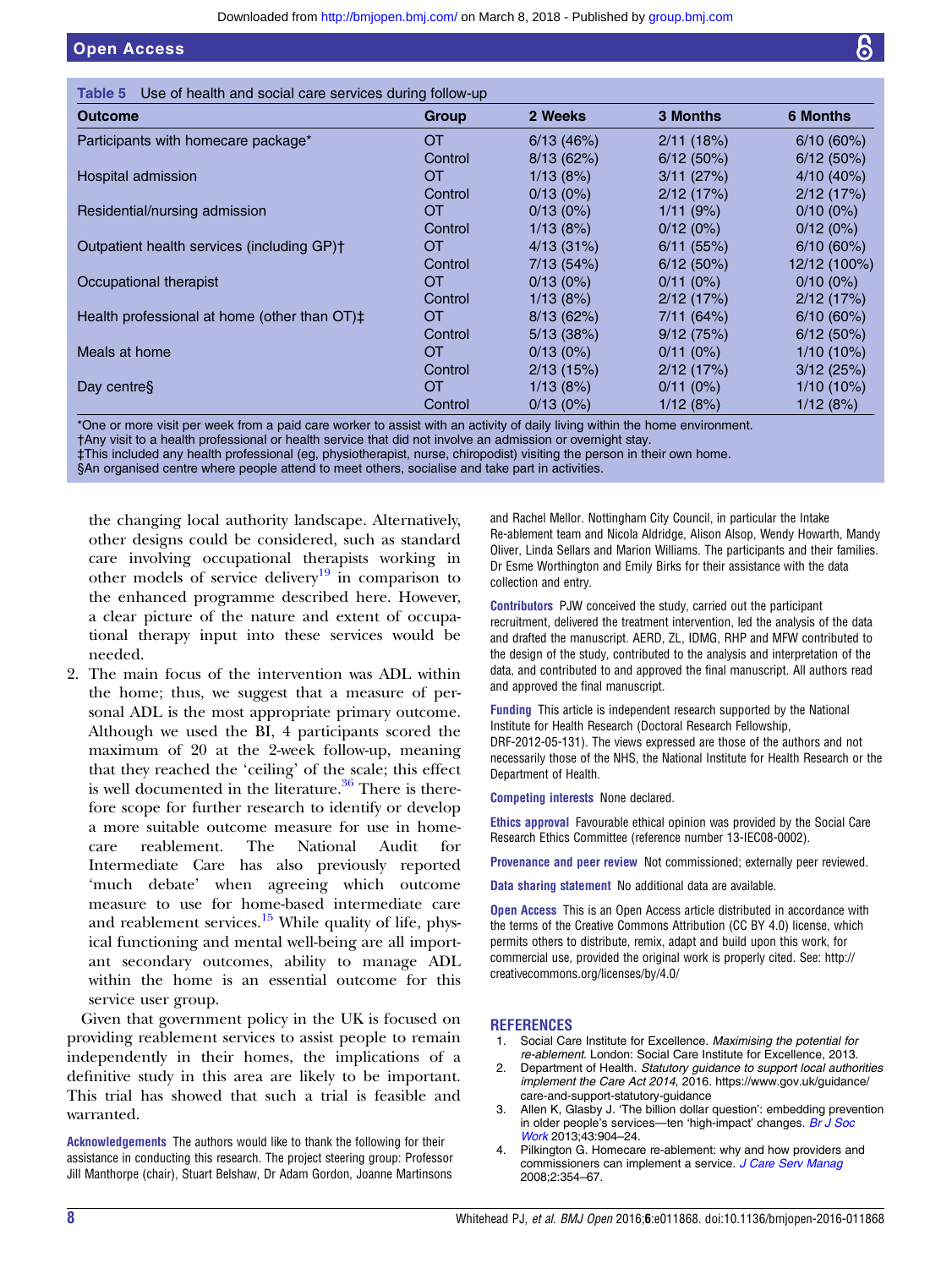- <span id="page-8-0"></span>
- 5. Lewin G, De San Miguel K, Knuiman M, et al. A randomised controlled trial of the Home Independence Program, an Australian restorative home-care programme for older adults. [Health Soc Care](http://dx.doi.org/10.1111/j.1365-2524.2012.01088.x) [Community](http://dx.doi.org/10.1111/j.1365-2524.2012.01088.x) 2013;21:69–78.
- 6. Tinetti ME, Baker D, Gallo WT, et al. Evaluation of resorative care vs usual care for older adults receiving an acute episode of home care. [JAMA](http://dx.doi.org/10.1001/jama.287.16.2098) 2002;287:2098–105.
- Glendinning C, Jones K, Baxter K, et al. Home Care Re-ablement Services: investigating the longer term impacts (Prospective Longitudinal Study). York: Social Policy Research Unit, University of York, 2010.
- 8. Lewin G, Vandermeulen S. A non-randomised controlled trial of the Home Independence Program (HIP): an Australian restorative programme for older home-care clients. [Health Soc Care Community](http://dx.doi.org/10.1111/j.1365-2524.2009.00878.x) 2010;18:91–9.
- 9. Kent J, Payne C, Stewart M, et al. External evaluation of the home care reablement pilot project. Leicester: Centre for Group Care and Community Care Studies, De Montford University, 2000.
- 10. McLeod B, Mair M. Evaluation of City of Edinburgh council home care re-ablement service. Edinburgh: Scottish Government Social Research, 2009.
- 11. Lewin G, Allan J, Patterson C, et al. A comparison of the home-care and healthcare service use and costs of older Australians randomised to receive a restorative or a conventional home‐care service. [Health Soc Care Community](http://dx.doi.org/10.1186/s12877-015-0142-9) 2014;22:328-36.
- 12. Francis J, Fisher M, Rutter D. Reablement: a cost effective route to better outcomes. London: Social Care Institute for Excellence, 2011.
- 13. NHS Benchmarking Network. The National Audit for Intermediate Care: summary Report: NHS, 2015.
- 14. Le Mesurier N, Cumella S. Enhancing independence: the effectiveness of re-ablement provision in South Worcestershire. Managing Community Care 1999;7:27–32.
- 15. NHS Benchmarking Network. The National Audit for Intermediate Care: Summary Report: NHS, 2014.
- 16. College of Occupational Therapists. Reablement: the added value of occupational therapists. London: College of Occupational Therapists, 2010.
- 17. College of Occupational Therapists. Definitions and core skills for occupational therapy. London: College of Occupational Therapists, 2013.
- 18. Department of Health. Occupational therapy in adult social care in England: sustaining a high quality workforce for the future. London: The Stationery Office, 2008a.
- 19. Social Care Institute for Excellence. Reablement: a key role for occupational therapists. London: Social Care Institute for Excellence, 2011.
- 20. Whitehead PJ, Worthington EJ, Parry RH, et al. Interventions to reduce dependency in personal activities of daily living in community dwelling adults who use homecare services: a systematic review. [Clin Rehabil](http://dx.doi.org/10.1177/0269215514564894) 2015;29:1064–76.
- 21. Whitehead PJ, Drummond AE, Walker MF, et al. Occupational Therapy in HomEcare Re-ablement Services (OTHERS): study protocol for a randomized controlled trial. [Trials](http://dx.doi.org/10.1186/1745-6215-15-447) 2014;15:447.
- Parsons J, Rouse P, Robinson EM, et al. Goal setting as a feature of homecare services for older people: does it make a difference? [Age Ageing](http://dx.doi.org/10.1093/ageing/afr118) 2012;41:24–9.
- 23. Creek J. Occupational therapy defined as a complex intervention. London: College of Occupational Therapists, 2003.
- 24. Creighton C. The origin and evolution of activity analysis. [Am](http://dx.doi.org/10.5014/ajot.46.1.45) [J Occup Ther](http://dx.doi.org/10.5014/ajot.46.1.45) 1992;46:45-8.
- 25. Collin C, Wade D, Davies S, et al. The Barthel ADL index: a reliability study. Int Disabil Stud 1988;10:61–3.
- 26. Nouri F, Lincoln NB. An extended activities of daily living scale for stroke patients. [Clin Rehabil](http://dx.doi.org/10.1177/026921558700100409) 1987;1:301-5.
- 27. Ware JE Jr, Sherbourne CD. The MOS 36-item short-form health survey (SF-36). I. Conceptual framework and item selection[. Med](http://dx.doi.org/10.1097/00005650-199206000-00002) [Care](http://dx.doi.org/10.1097/00005650-199206000-00002) 1992;30:473–83.
- Netten A, Burge P, Malley J, et al. Outcomes of social care for adults: developing a preference-weighted measure. [Health Technol](http://dx.doi.org/10.3310/hta16160) [Assess](http://dx.doi.org/10.3310/hta16160) 2012:16:1-165.
- 29. EuroQol Group. EuroQol—a new facility for the measurement of health-related quality of life. [Health Policy](http://dx.doi.org/10.1016/0168-8510(90)90421-9) 1990;16:199-208.
- 30. Sackley C, Wade DT, Mant D, et al. Cluster randomized pilot controlled trial of an occupational therapy intervention for residents with stroke in UK care homes. [Stroke](http://dx.doi.org/10.1161/01.STR.0000237124.20596.92) 2006:37:2336-41.
- 31. Sackley CM, Walker MF, Burton CR, et al. An occupational therapy intervention for residents with stroke related disabilities in UK care homes (OTCH): cluster randomised controlled trial. **[BMJ](http://dx.doi.org/10.1136/bmj.h468)** 2015;350: h468.
- 32. Woods B, Russell I, Randomisation and chance-based designs in social care research. London: School for Social Care Research, 2014.
- 33. Steultjens EM, Dekker J, Bouter LM, et al. Occupational therapy for community dwelling elderly people: a systematic review. [Age Ageing](http://dx.doi.org/10.1093/ageing/afh174) 2004;33:453–60.
- 34. Legg LA, Drummond AE, Langhorne P. Occupational therapy for patients with problems in activities of daily living after stroke. [Cochrane Database Syst Rev](http://dx.doi.org/10.1002/14651858.CD003585.pub2) 2006;(4):CD003585.
- 35. Walker MF, Leonardi-Bee J, Bath P, et al. Individual patient data meta-analysis of randomized controlled trials of community occupational therapy for stroke patients. [Stroke](http://dx.doi.org/10.1161/01.STR.0000137766.17092.fb) 2004;35:2226-32.
- 36. Quinn TJ, Langhorne P, Stott DJ. Barthel index for stroke trials development: properties, and application. [Stroke](http://dx.doi.org/10.1161/STROKEAHA.110.598540) 2011;42:1146-51.